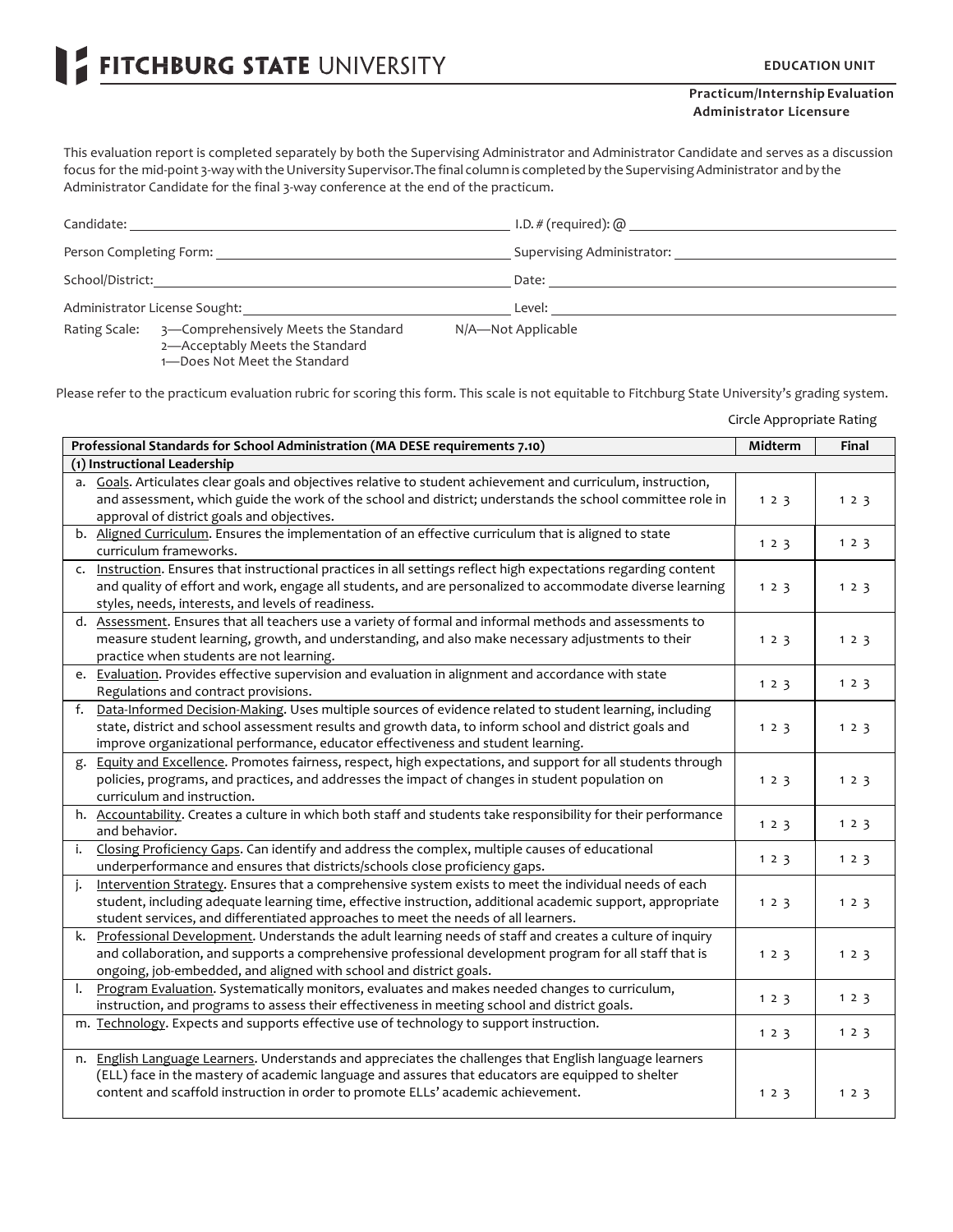|    | (2) Management and Operations                                                                                  |     |       |  |  |
|----|----------------------------------------------------------------------------------------------------------------|-----|-------|--|--|
|    | a. Safe, Orderly and Caring Environments. Has plans and procedures in place to address a full range of safety, |     |       |  |  |
|    | health and student needs and establishes routines that give staff and students a sense of order, discipline    | 123 | 123   |  |  |
|    | and predictability within a caring environment.                                                                |     |       |  |  |
|    | b. Operational Systems. Ensures efficient and effective operational systems (e.g., maintenance,                |     |       |  |  |
|    | transportation, food service) and supports their continuous improvement.                                       | 123 | 123   |  |  |
|    | c. Human Resources Management and Development. Implements a cohesive approach to human resource                |     |       |  |  |
|    | management that promotes high quality and effective staff and professional growth, consistent with state       | 123 | 123   |  |  |
|    | licensure, effective employment practices, and collective bargaining agreements.                               |     |       |  |  |
|    | d. Scheduling. Ensures a comprehensive scheduling system that provides sufficient time for instruction,        |     |       |  |  |
|    | teacher planning and collaboration.                                                                            | 123 | 123   |  |  |
|    | e. Management Information Systems. Expects, models, and supports use of technology for management              |     |       |  |  |
|    | and communication purposes; develops a technology plan yearly that appropriately reflects new                  |     |       |  |  |
|    |                                                                                                                | 123 | 123   |  |  |
|    | technological developments and needs and provides updates as needed.                                           |     |       |  |  |
|    | f. Laws, Ethics and Policies. Understands and complies with state and federal laws and mandates, school        |     |       |  |  |
|    | committee policies, collective bargaining agreements, and ethical guidelines.                                  | 123 | 123   |  |  |
|    |                                                                                                                |     |       |  |  |
| g. | Fiscal Systems. Allocates, manages and audits fiscal expenditures consistent with district and school goals    |     |       |  |  |
|    | and available resources, and develops a budget for the School Committee that supports the district's           | 123 | 123   |  |  |
|    | vision, mission and goals.                                                                                     |     |       |  |  |
|    | h. Improvement Planning. Develops, implements, and assesses the effectiveness of district and school           |     |       |  |  |
|    | improvement plans.                                                                                             | 123 | 123   |  |  |
| i. | School Committee Relations. Provides clear, accurate, and timely information and guidance to the               |     |       |  |  |
|    | committee to support data-informed policy-making.                                                              | 123 | 123   |  |  |
| j. | Contract Negotiations. Advises the School Committee on union contracts that reflect best practices and         |     |       |  |  |
|    |                                                                                                                | 123 | 123   |  |  |
|    | support the district's vision, mission, and goals.                                                             |     |       |  |  |
|    | (3) Family and Community Engagement                                                                            |     |       |  |  |
|    | a. Family Engagement. Ensures that family concerns are addressed in an equitable, effective, and efficient     |     |       |  |  |
|    | manner and creates opportunities for families to inform policies, practices and programs that support          | 123 | 123   |  |  |
|    | students and their families and enhance student learning.                                                      |     |       |  |  |
|    | b. Effective Communication. Effectively executes a full range of communication strategies that generate        |     |       |  |  |
|    | public understanding and support for the district/school.                                                      | 123 | 123   |  |  |
|    | c. Advocacy. Advocates for, and collaborates with, families, community members, and other stakeholders.        |     | 123   |  |  |
|    |                                                                                                                | 123 |       |  |  |
|    | d. Community Connections. Builds strong working relationships and connections with appropriate                 |     |       |  |  |
|    | community providers to support students' academic progress, social and emotional well-being, and civic         | 123 | 123   |  |  |
|    | participation.                                                                                                 |     |       |  |  |
|    | e. Cultural Awareness. Recognizes, values, and enlists the diverse strengths of the whole district/school      | 123 |       |  |  |
|    | community to improve student outcomes.                                                                         |     | 123   |  |  |
|    | (4) Professional Culture                                                                                       |     |       |  |  |
|    | a. Mission and Core Values. Develops, promotes, and secures staff commitment to core values that guide the     |     |       |  |  |
|    | development of a succinct, results-oriented mission statement and ongoing decision-making.                     | 123 | 123   |  |  |
|    | b. Shared Vision. Successfully and continuously engages all stakeholders in the creation of a shared           |     |       |  |  |
|    | educational vision in which every student is prepared to succeed in postsecondary education and careers.       | 123 | 123   |  |  |
|    | Personal Vision. Articulates a vision for schooling characterized by respect for children and families and     |     |       |  |  |
| c. |                                                                                                                | 123 | 1 2 3 |  |  |
|    | democratic values of excellence, equity, and pluralism.                                                        |     |       |  |  |
|    | d. Transformational and Collaborative Leadership. Cultivates and promotes reflective, adaptive, and            |     | 1 2 3 |  |  |
|    | collaborative behaviors and skills of self and others in leading change or confronting new challenges.         | 123 |       |  |  |
|    | e. Cultural Proficiency. Ensures that policies and practices enable staff members and students to contribute   |     |       |  |  |
|    | to and interact effectively in a culturally diverse environment in which students' background, identities,     | 123 | 123   |  |  |
|    | strengths and challenges are respected.                                                                        |     |       |  |  |
|    | f. Ethical Behavior. Consistently maintains and promotes ethical and professional conduct and appropriately    |     |       |  |  |
|    | addresses any unethical and/or unprofessional behavior.                                                        | 123 | 123   |  |  |
|    |                                                                                                                |     |       |  |  |
| g. | Continuous Learning. Develops and nurtures a culture in which all staff members are reflective about their     |     |       |  |  |
|    | practice and use student data, current research, best practices and theory to continuously adapt               | 123 | 123   |  |  |
|    | instruction and achieve improved results. Models these behaviors in the administrator's own practice.          |     |       |  |  |
|    | h. Communications. Demonstrates strong interpersonal, written, and verbal communication skills, facilitates    | 123 |       |  |  |
|    | groups effectively, and fosters clear lines of communication between and among constituencies.                 |     | 123   |  |  |
|    |                                                                                                                | 123 | 123   |  |  |
| i. | Managing Conflict. Employs strategies for responding to disagreement and dissent, constructively               |     |       |  |  |
|    | resolving conflict, and building consensus throughout a district/school community.                             |     |       |  |  |
|    |                                                                                                                |     |       |  |  |

 $\Box$